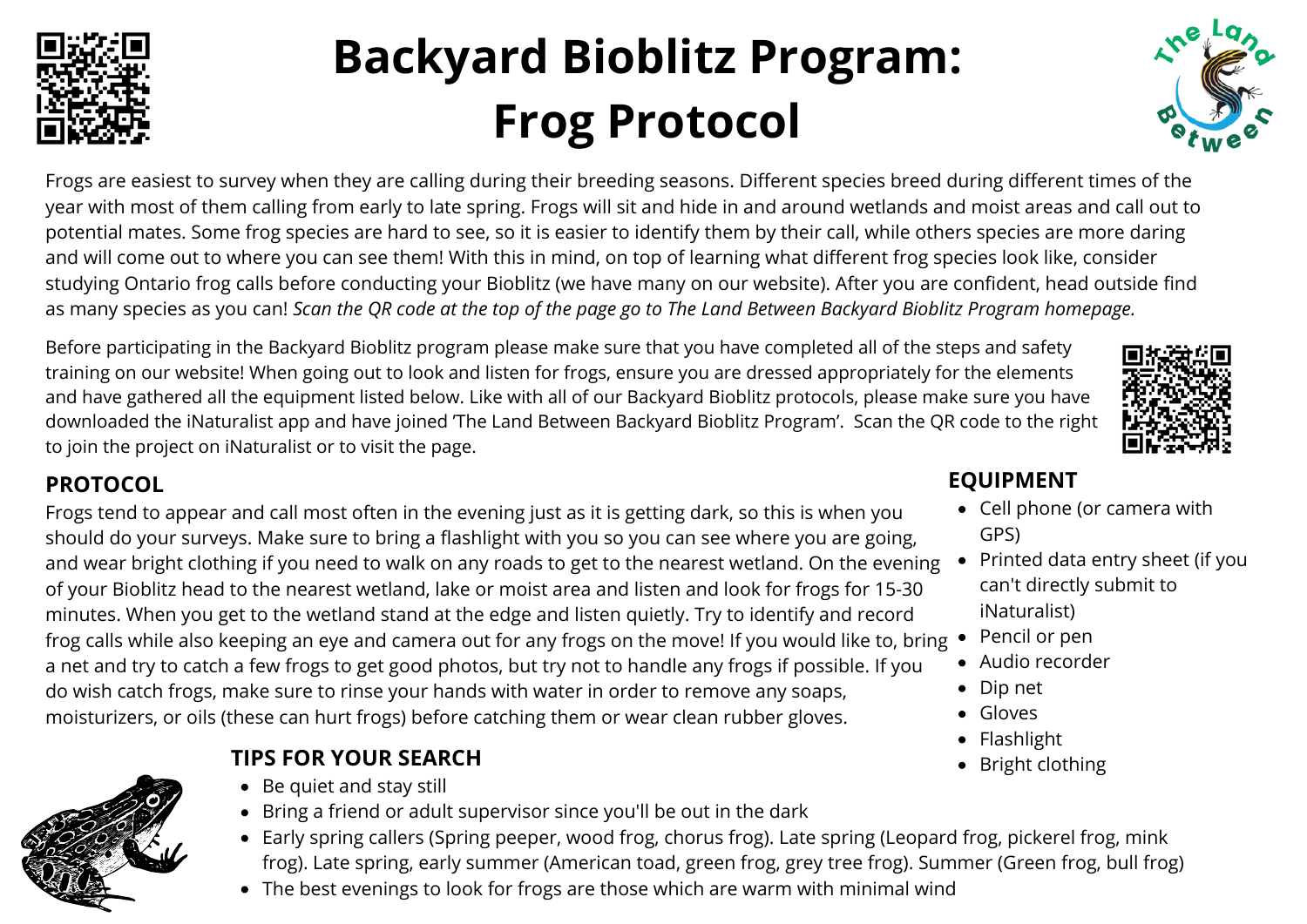

## **Backyard Bioblitz Program: FROG D ATA SHE E T**



Welcome to our Frog Data Sheet! Scan the QR code on the top left or visit https://www.thelandbetween.ca/backyard-bioblitz/ to find our featured frogs for this season! This sheet is designed for those who would like to keep paper documentation of their observations or learn more about different habitats and those who are unable to use iNaturalist while conducting their Bioblitz outside. After adding the information to this datasheet, please submit your images and information to our iNaturalist project (if you are unable to do this you can send the data directly to us at info@thelandbetween.ca)! You can find our iNaturalist project titled *'The Land Between Backyard Bioblitz Program'* by searching for the project on iNaturalist or by scanning the QR code to the right.



| <b>Survey Date:</b>           | <b>Start Time:</b> | <b>End Time:</b>         | <b>Location:</b>             |                     |
|-------------------------------|--------------------|--------------------------|------------------------------|---------------------|
| <b>Frog Call or Sighting?</b> |                    | Frog or call descritpion | <b>Number of frogs seen?</b> | Other species found |
|                               |                    |                          |                              |                     |
|                               |                    |                          |                              |                     |
|                               |                    |                          |                              |                     |
|                               |                    |                          |                              |                     |